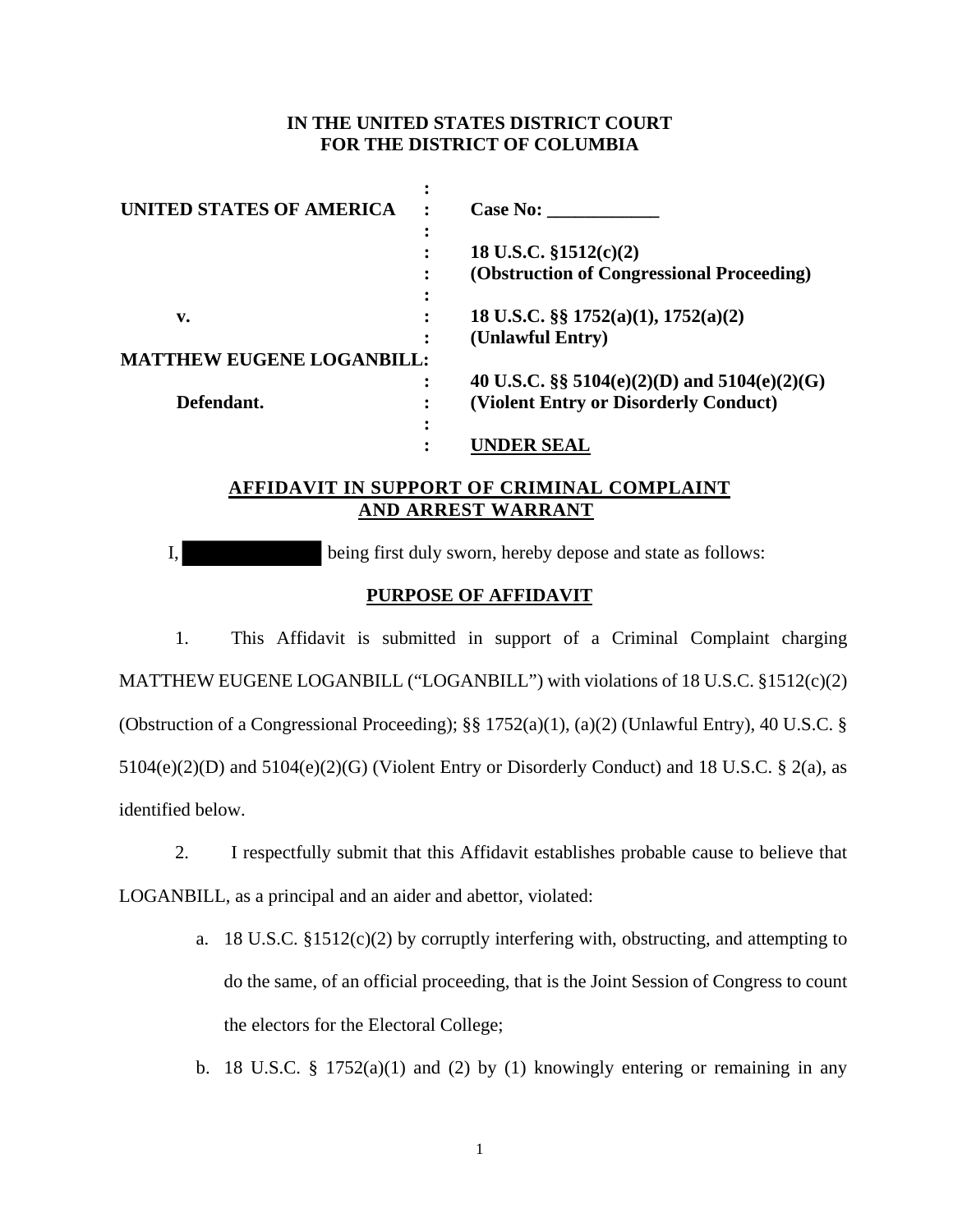restricted building or grounds without lawful authority to do; and (2) knowingly, and with intent to impeding or disrupting the orderly conduct of Government business or official functions, engaging in disorderly or disruptive conduct in, or within such proximity to, any restricted building or grounds when, or so that, such conduct, in fact, impedes or disrupts the orderly conduct of Government business or official functions; For purposes of Section 1752 of Title 18, a "restricted building" includes a posted, cordoned off, or otherwise restricted area of a building or grounds where the President or other person protected by the Secret Service, including the Vice President, is or will be temporarily visiting; or any building or grounds so restricted in conjunction with an event designated as a special event of national significance; and,

c. 40 U.S.C. § 5104(e)(2)(D) and (G), willfully and knowingly uttering loud, threatening, or abusive language, or engaging in disorderly or disruptive conduct at any place in the Capitol Grounds or in any of the Capitol Buildings with the intent to disrupt the orderly conduct of official business, and parading, demonstrating, or picketing in any of the Capitol Buildings.

#### **BACKGROUND OF AFFIANT**

3. I am a Special Agent with the Federal Bureau of Investigation ("FBI"). As such, I am a "federal law enforcement officer" within the meaning of Federal Rule of Criminal Procedure  $41(a)(2)(C)$ , that is, a government agent engaged in enforcing the criminal laws and duly authorized by the Attorney General to request an arrest warrant. I have served as a Special Agent with the FBI since in or about 2012. I am currently assigned to a squad that investigates violent gang and drug criminal enterprises out of the Northern Virginia Resident Agency. Over the course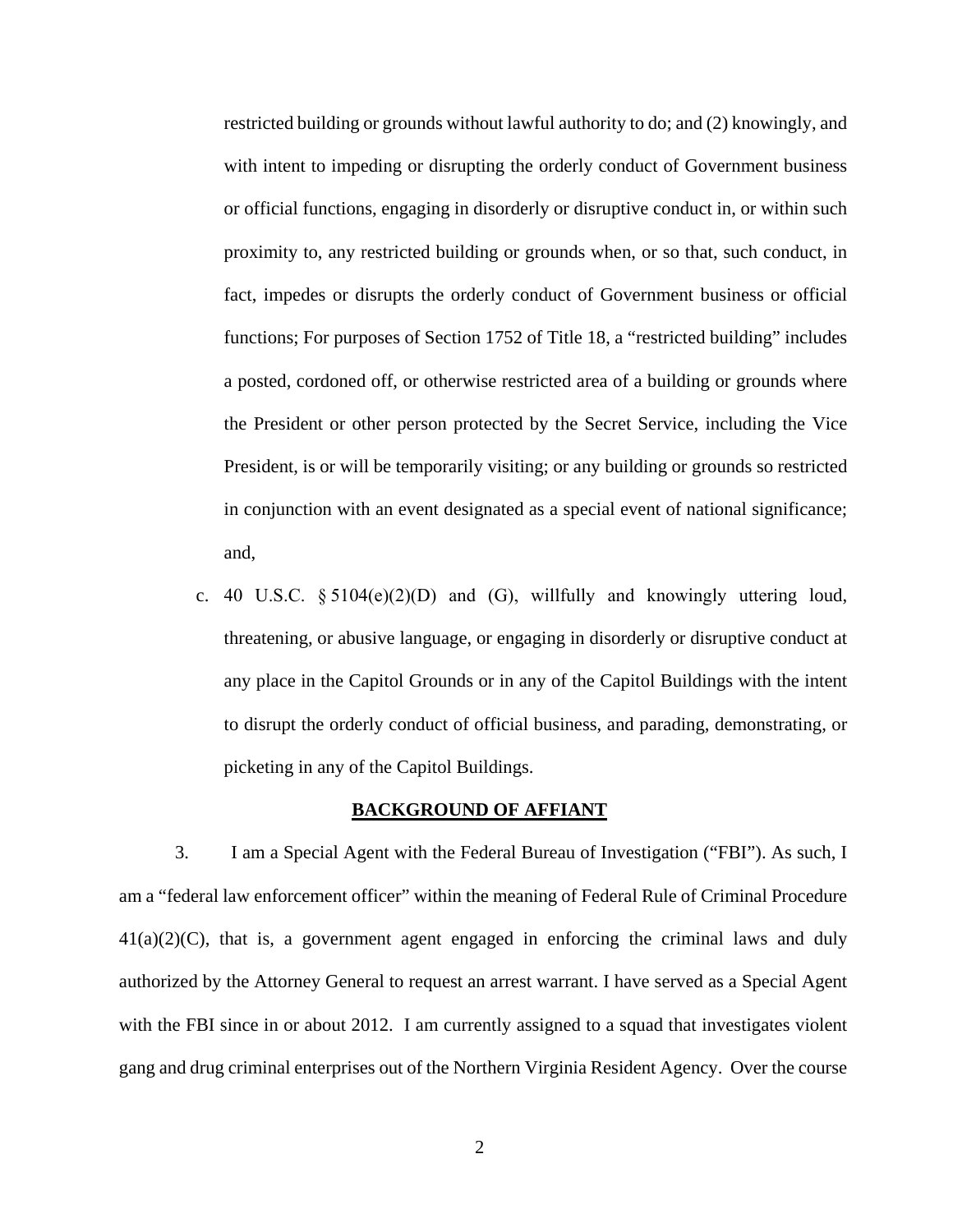of my career, I have participated in a variety of criminal investigations and executed numerous arrest warrants.

4. The facts and information contained in this affidavit are based upon my personal knowledge, information obtained from state and federal law enforcement officers, and information provided by cooperating codefendants. All observations not personally made by me were relayed to me by the individuals who made them or are based on my review of reports, documents, and other physical evidence obtained during the course of this investigation. This affidavit is intended to show only that there is sufficient probable cause for the requested warrant and does not set forth all of my knowledge about this matter. The dates listed in this Affidavit should be read as "on or about" dates.

### **STATEMENT OF FACTS SUPPORTING PROBABLE CAUSE**

#### **A. Assault on the U.S. Capitol on January 6, 2021**

5. The U.S. Capitol, which is located at First Street, SE, in Washington, D.C., is secured 24 hours a day by U.S. Capitol Police. Restrictions around the U.S. Capitol include permanent and temporary security barriers and posts manned by U.S. Capitol Police. Only authorized people with appropriate identification are allowed access inside the U.S. Capitol.

6. On January 6, 2021, the exterior plaza of the U.S. Capitol was closed to members of the public. $<sup>1</sup>$ </sup>

7. On January 6, 2021, a joint session of the United States Congress convened at the United States Capitol, which is located at First Street, SE, in Washington, D.C. During the joint session, elected members of the United States House of Representatives and the United States Senate were meeting in separate chambers of the United States Capitol to certify the vote count of

 $\overline{\phantom{a}}$ <sup>1</sup> Throughout this Affidavit, wherever I use the term "Capitol" I am referring to the U.S. Capitol building.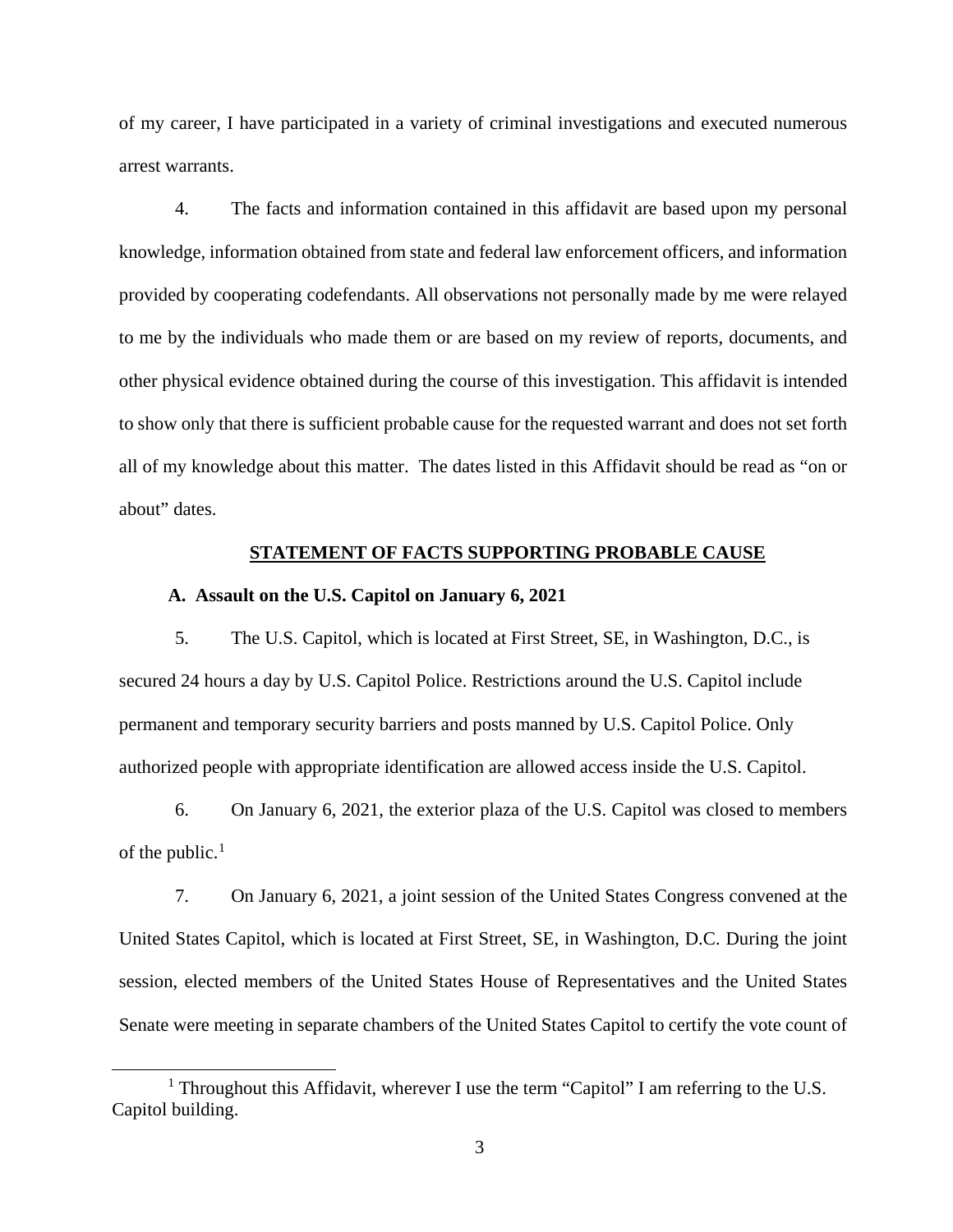the Electoral College of the 2020 Presidential Election, which had taken place on November 3, 2020. The joint session began at approximately 1:00 p.m. Shortly thereafter, by approximately 1:30 p.m., the House and Senate adjourned to separate chambers to resolve a particular objection. Vice President Mike Pence was present and presiding, first in the joint session, and then in the Senate chamber.

8. As the proceedings continued in both the House and the Senate, and with Vice President Pence present and presiding over the Senate, a large crowd gathered outside the U.S. Capitol. As noted above, temporary and permanent barricades were in place around the exterior of the U.S. Capitol building, and U.S. Capitol Police were present and attempting to keep the crowd away from the Capitol building and the proceedings underway inside.

9. At approximately 2:00 p.m., certain individuals in the crowd forced their way through, up, and over the barricades, and officers of the U.S. Capitol Police, and the crowd advanced to the exterior façade of the building. The crowd was not lawfully authorized to enter or remain in the building and, prior to entering the building, no members of the crowd submitted to security screenings or weapons checks by U.S. Capitol Police Officers or other authorized security officials.

10. At such time, the certification proceedings still underway and the exterior doors and windows of the U.S. Capitol were locked or otherwise secured. Members of the U.S. Capitol Police attempted to maintain order and keep the crowd from entering the Capitol; however, shortly after 2:00 p.m., individuals in the crowd forced entry into the U.S. Capitol, including by breaking windows and by assaulting members of the U.S. Capitol Police, as others in the crowd encouraged and assisted those acts.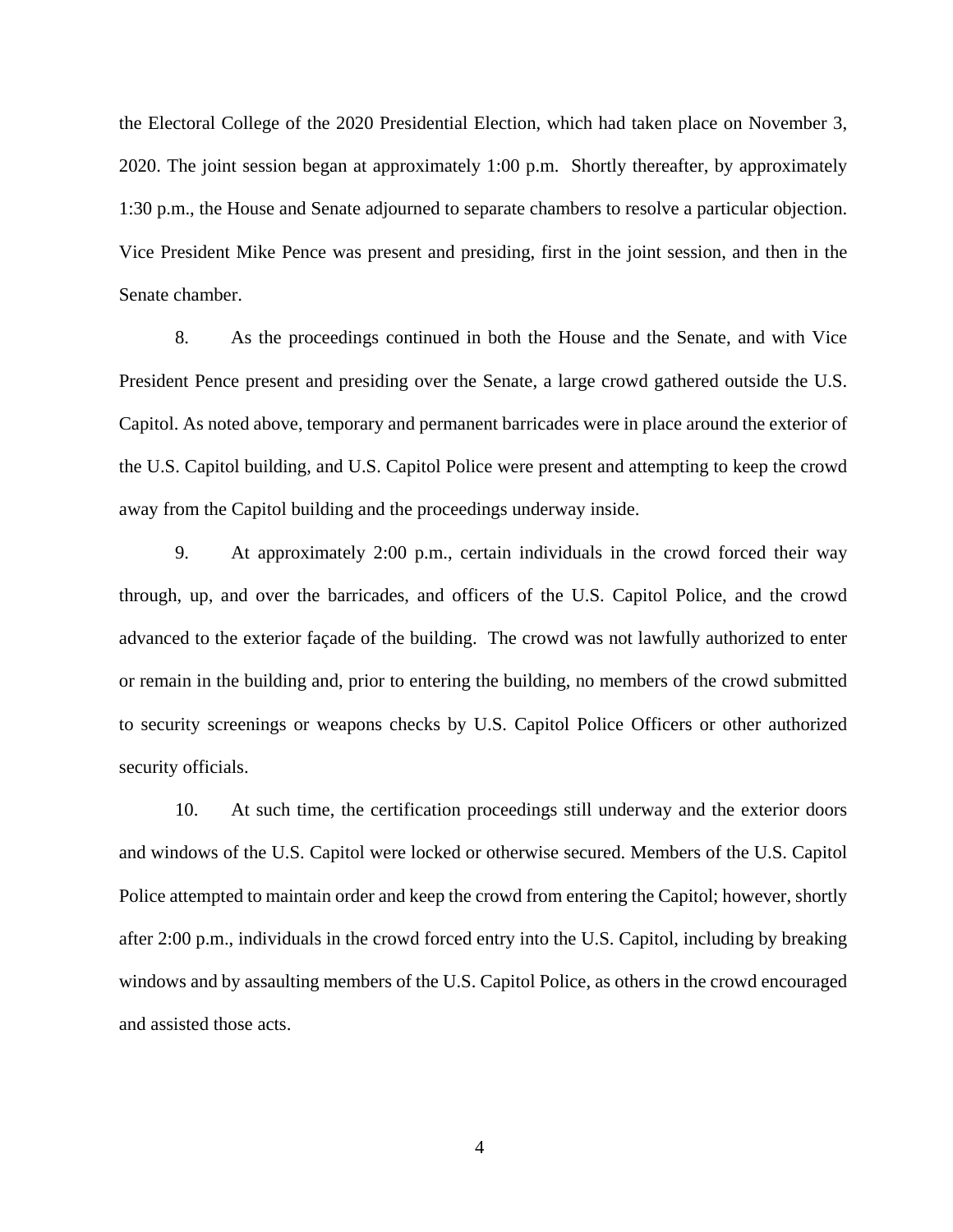11. Shortly thereafter, at approximately 2:20 p.m., members of the United States House of Representatives and United States Senate, including the President of the Senate, Vice President Pence, were instructed to—and did—evacuate the chambers. Accordingly, all proceedings of the United States Congress, including the joint session, were effectively suspended until shortly after 8:00 p.m. the same day. In light of the dangerous circumstances caused by the unlawful entry to the U.S. Capitol, including the danger posed by individuals who had entered the U.S. Capitol without any security screening or weapons check, Congressional proceedings could not resume until after every unauthorized occupant had left the U.S. Capitol, and the building had been confirmed secured. The proceedings resumed at approximately 8:00 pm after the building had been secured. Vice President Pence remained in the United States Capitol from the time he was evacuated from the Senate Chamber until the session resumed.

12. During national news coverage of the aforementioned events, video footage which appeared to be captured on mobile devices of persons present on the scene depicted evidence of violations of local and federal law, including scores of individuals inside the U.S. Capitol building without authority to be there.

### **B. Identification of LOGANBILL**

13. LOGANBILL is a 55-year-old white male who lives in Versailles, Missouri. LOGANBILL was initially brought to the attention of the FBI by two confidential witnesses, CW-1<sup>2</sup> and CW-2<sup>3</sup>, who stated that they saw posts on social media that LOGANBILL had participated in the Capitol riots that occurred on January 6, 2021. LOGANBILL is a Federal Firearms dealer

 <sup>2</sup> <sup>2</sup> CW-1 provided information to FBI via tip line. CS-1 has no criminal record and the information provided by CS-1 has been corroborated through other sources.

<sup>&</sup>lt;sup>3</sup> CW-2 provided information to FBI via tip line. CS-2 has no criminal record and the information provided by CS-2 has been corroborated through other sources.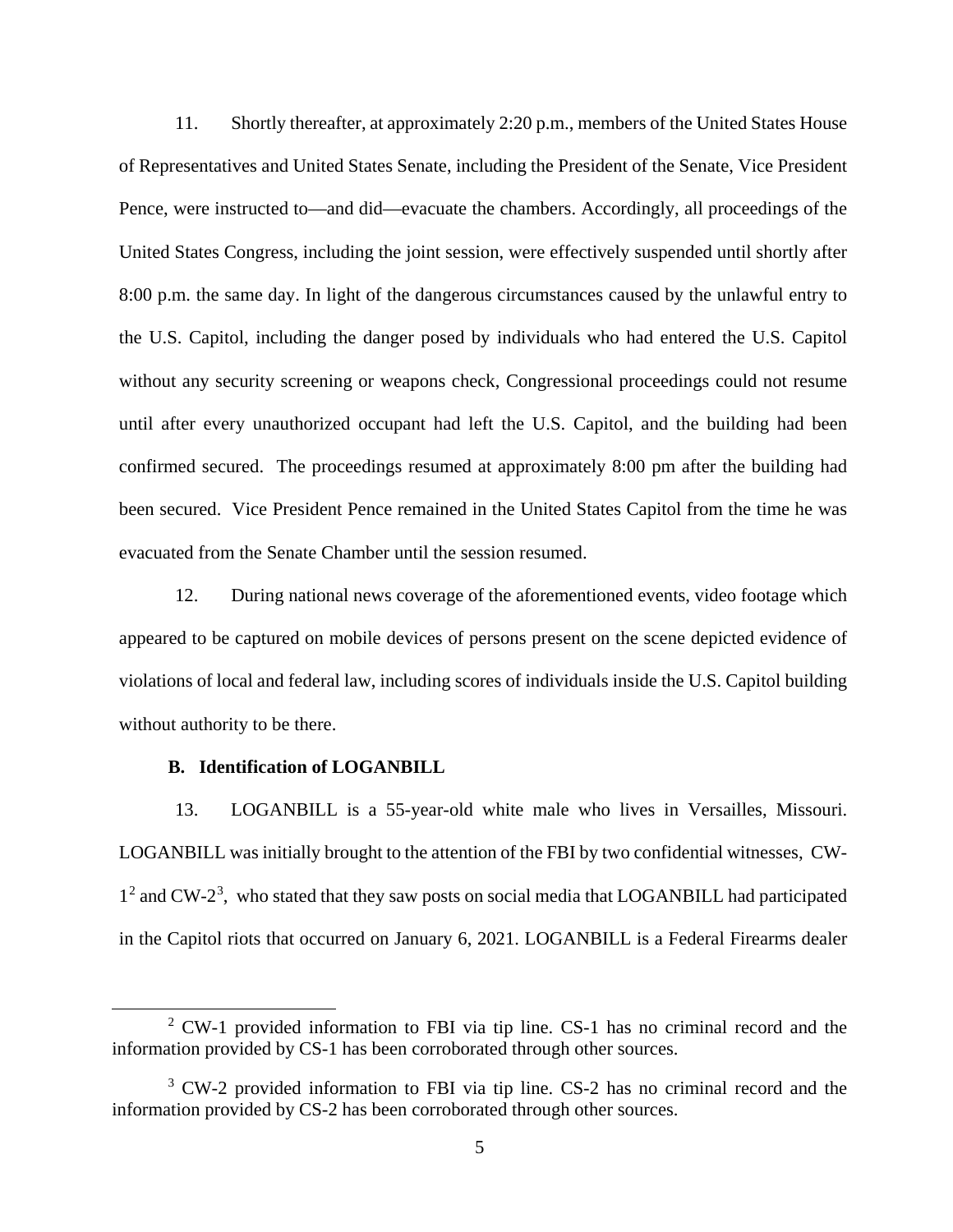in Missouri and owner a firearms store by the name of Tooth and Nail Armory which is located at in Gravois Mills, Missouri. The driver's license and Facebook photograph of LOGANBILL were obtained by law enforcement, and are consistent with one another. The Facebook photograph is Image (1) below.



Image (1) (LOGANBILL)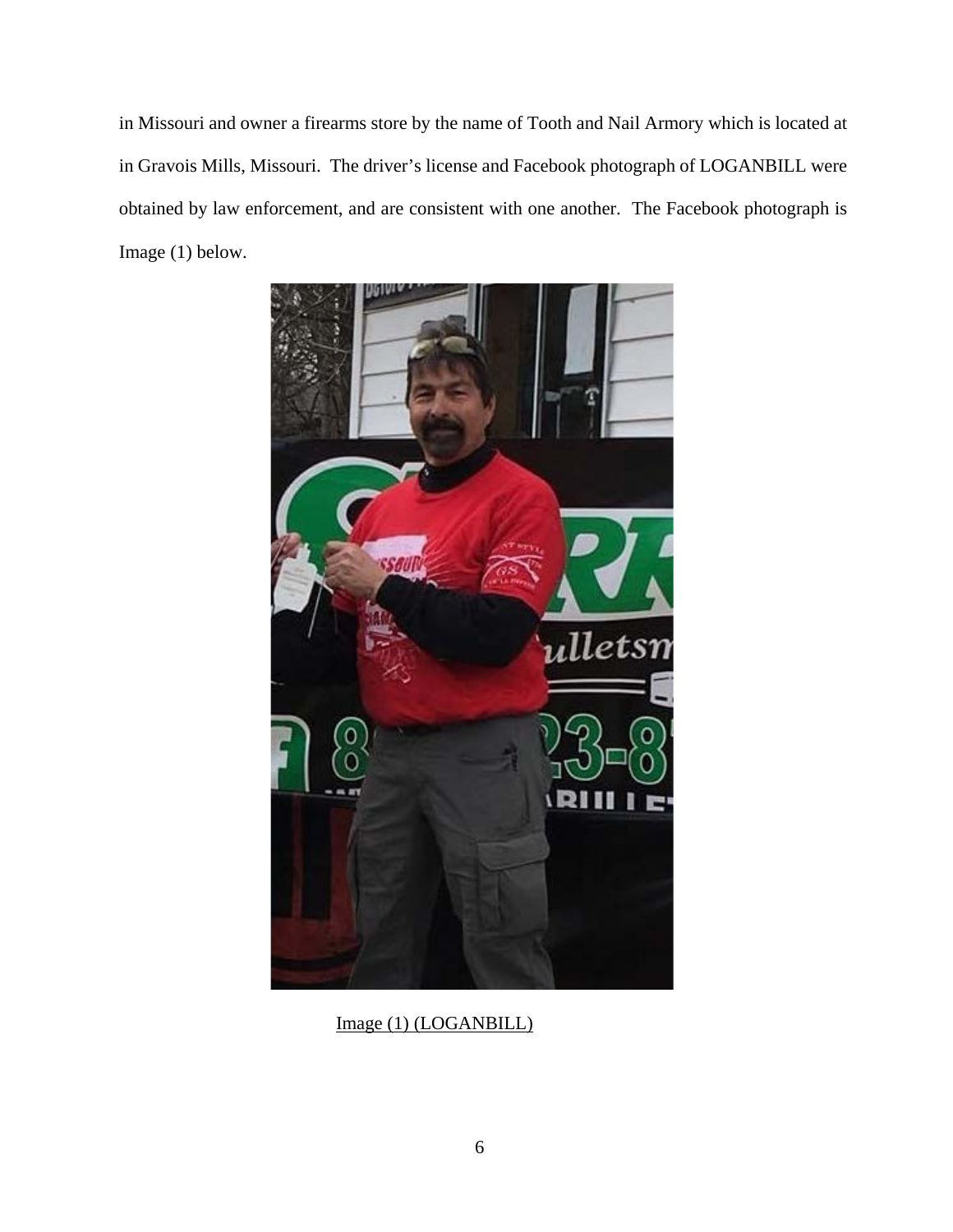The FBI has identified LOGANBILL based on numerous pieces of information, including two FBI tip line reports, information obtained from open source and government databases, and the investigation described below.

## **C. Interview of CW-1 and CW-2**

14. On or about January 8, 2021, CW-1 reported to the FBI that an individual identified as LOGANBILL might have been involved in the United States Capitol Building incident that occurred on January 6, 2021. CW-1 noted that he/she was aware that LOGANBILL has been making concerning on-line statements related to January 6, 2021. CW-1 described as a "hot head" who had grown bitter over the last year because of the negative financial impact caused by the COVID-19 pandemic. CW-1 provided the FBI with a screenshot image of comments made by LOGANBILL (using the name "Tooth and Nail") that indicated that LOGANBILL was involved in the Capitol riots that can be seen in Image (2). Your affiant has reviewed the IP address for the LOGANBILL post, and public inquiry searches have confirmed that that IP address to a physical location in Alexandria, VA near Washington, D.C.

| tooth and<br>nail | Posted 1/6/2021 21:49 (#8729198 - in reply to #8729027)<br>Subject: RE: Security DC. Dko this can be deleted if want. I am walking a thin line                                                                                                                                                                                         |
|-------------------|----------------------------------------------------------------------------------------------------------------------------------------------------------------------------------------------------------------------------------------------------------------------------------------------------------------------------------------|
| (107.77.203.82)   | I was there, There were PLENTY of cops there, what are they going to do to stop people wh<br>One cop screwed up and shot a woman through a window, in a closed door, wit other cops<br>What kicked off the rush was them shooting gas into the crowd at the base of the steps. I v<br>That further pissed off an already pissed bunch. |
|                   | I was inside for 45 minutes didn't see anything destroyed, I heard someone broke some wi<br>Every body was yelling, but I didn't see either side getting violent, we were gassed inside a<br>Edited by tooth and nail 1/6/2021 22:16                                                                                                   |
|                   | Profile My Site / Pics                                                                                                                                                                                                                                                                                                                 |

| <b>IlliniFarmr</b> | <b>D</b> Posted 1/6/2021 21:52 (#8729213 - in reply to #8729198)<br>Subject: RE: Security DC. Dko this can be deleted if want. I am walking a thin line |
|--------------------|---------------------------------------------------------------------------------------------------------------------------------------------------------|
|                    | Friend, be careful, if you were in the building your name is in your profile, I'd take this                                                             |

Image (2) (Local Social Media Site Post by LOGANBILL)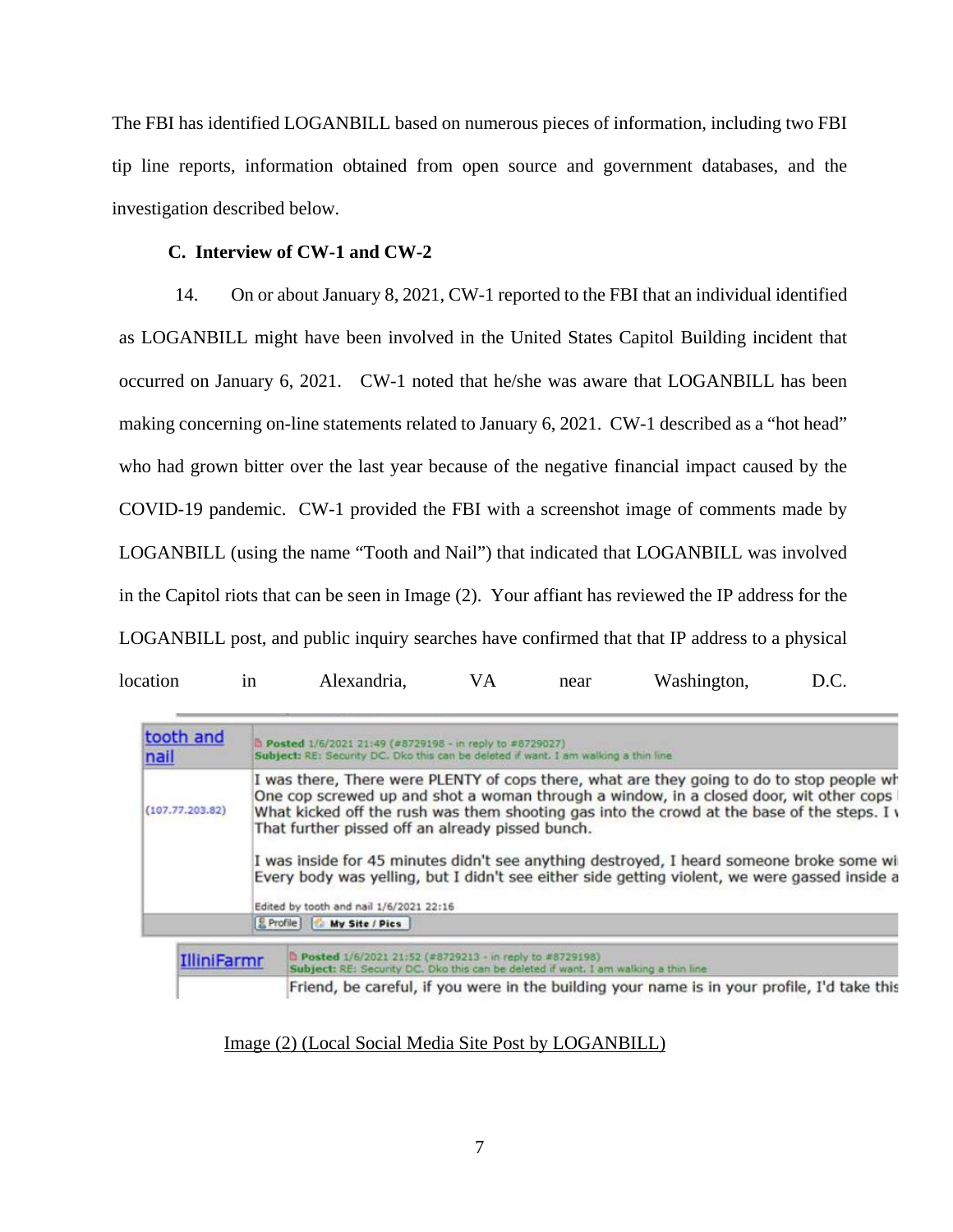CW-1 stated that LOGANBILL was extremely immersed in the paramilitary lifestyle, viewed himself as a patriot, and likely felt his actions at the Capitol on January 6, 2021, were justified.

15. On or about January 11, 2021, the FBI interviewed CW-2 who also provided a report to the FBI. CW-2 indicated that he/she did not know LOGANBILL to be a member of any subversive, violent groups, such as a militia or organized white supremacists. CW-2 provided two images to the FBI that it indicated were from LOGANBILL's Facebook account, that indicated that LOGANBILL had attended the "Stop the Steal" protest at the United States Capitol Building on January 6, 2021 that are shown in Images (3) and (4). The commentary associated with the images in Images (3) and (4) indicated that the user of the account (identified as belonging to LOGANBILL by CW-2) had "crawled under scaffolding and up those stairs, and into the Capitol."<sup>4</sup> Image(4) further shows images that your affiant is aware were taken from inside the

Q

sprayed us down several times. I told the one officer we came peacefully this time, it will be different if we have to come again, he said I know I'm on your side, I shook his hand and we left.

Matt Loganbill



**Bill Pelis** Like · Reply · 20h Matt Loganbill



Like · Reply · 19h

U.S. Capitol during the riot.

<sup>&</sup>lt;sup>4</sup> Your affiant is aware that in anticipation of the Inauguration the scaffolding was wrapped with white canvas to create the appearance of a solid rise to a stage.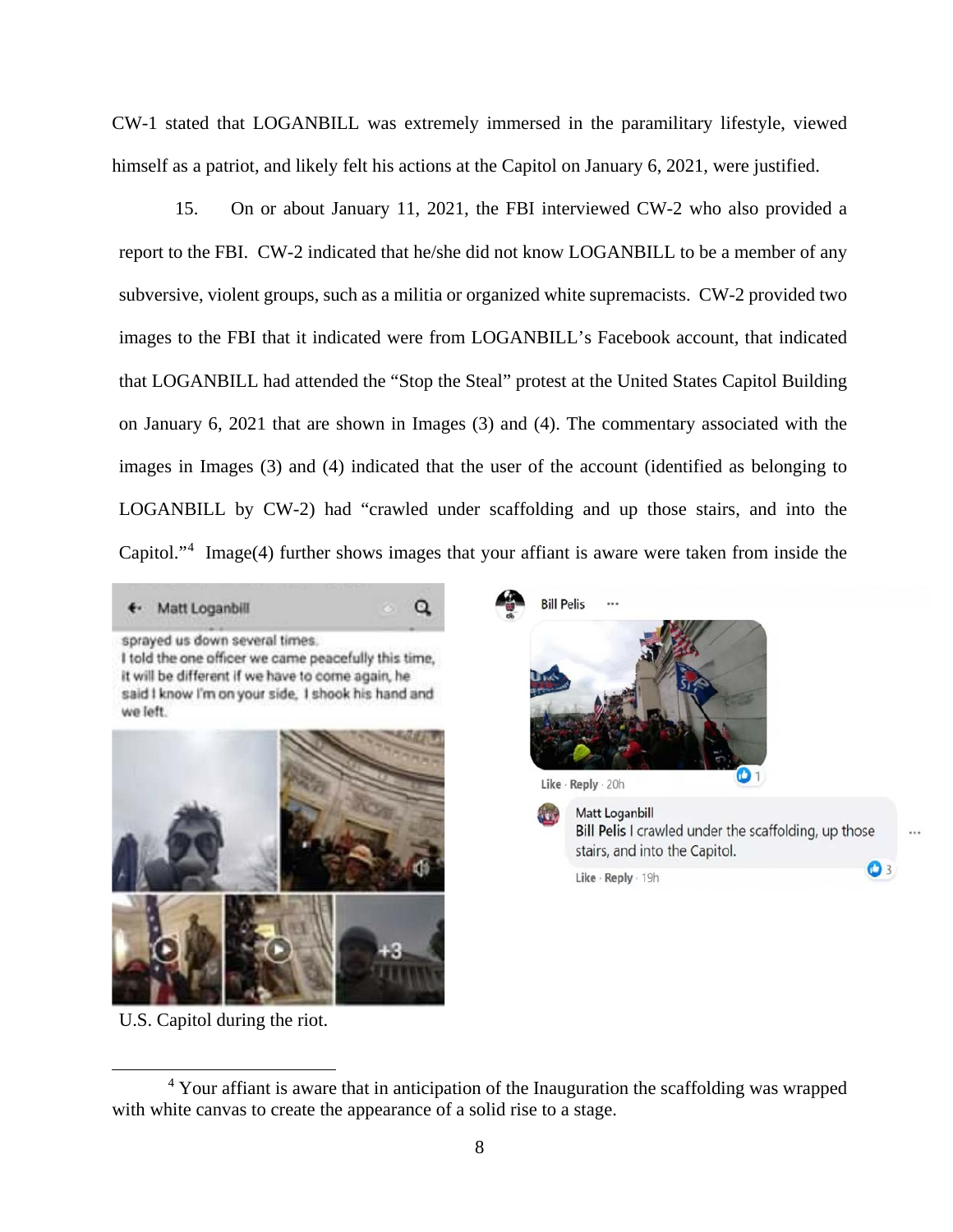### **E. Interview of LOGANBILL**

16. On January 13, 2021, LOGANBILL was interviewed by the FBI in Versailles, Missouri. LOGANBILL admitted to traveling to Washington, D.C. to attend the "Stop the Steal" rally/protest on January 6, 2021. LOGANBILL stated that he travelled by vehicle with likeminded individuals whom he declined to identify. LOGANBILL said that the protest started at the Ellipse before the crowd marched into the Capitol Building. LOGANBILL claimed he was not aware of any preexisting plan or plot to attempt to storm the U.S. Capitol Building. LOGANBILL stated he was accompanied to the U.S. Capitol by protesters who were retired military veterans, but whom he declined to identify to the FBI.<sup>5</sup> LOGANBILL indicated that he saw several protesters fighting with the police, and that he could see members of the group breach the police line from his position in the crowd. LOGANBILL indicated that the police then fired tear gas canisters into the crowd, but that the protesters continued to surge toward the police apparently undeterred by the gas and the obvious efforts by law enforcement to hold the crowd back.

17. LOGANBILL stated that he then ducked behind a storage container and donned a gas mask and helmet that he had brought with him. He claimed he had brought these items to the protest because he was fearful that Antifa would infiltrate the rally/protest. He then stated that after he emerged from behind the storage container, the police skirmish line and barricades were gone and he followed protesters and entered the U.S. Capitol through the doors that were near the scaffolding he thought was erected for the inauguration. Although LOGANBILL acknowledged

<sup>&</sup>lt;sup>5</sup> Your affiant is aware that a large number of individuals who were associated with an organized anti-government group, the "Oathkeepers," participated in violent acts during the U.S. Capitol on January 6, 2021. Your affiant understands that members of the Oathkeepers include a large number of retired military veterans and law enforcement officers.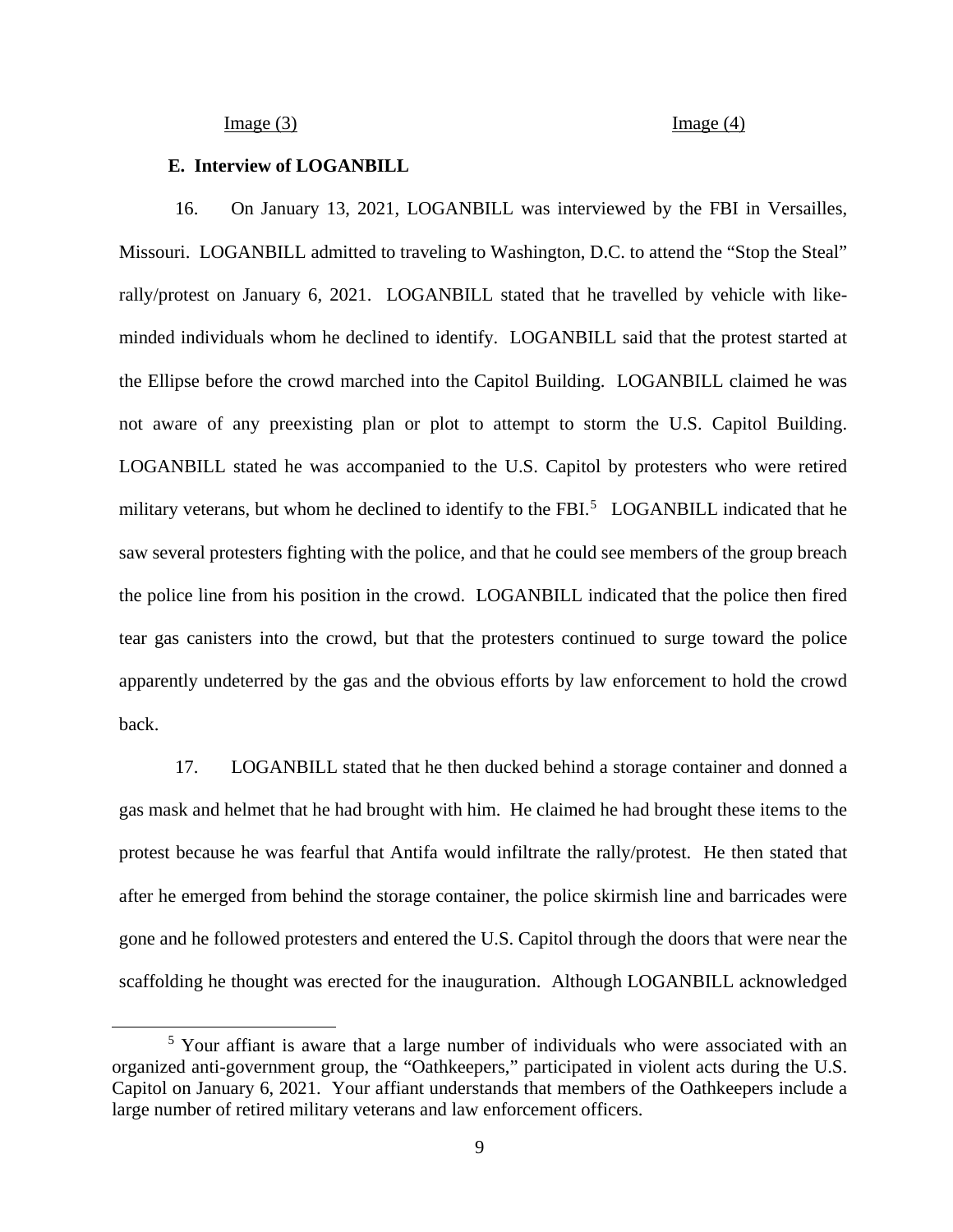the firing of tear gas at the crowd police before he entered the Capitol, LOGANBILL stated he did not see any sign, nor did anyone tell him that he was entering a restricted area. LOGANBILL admitted that the doors to the Capitol were lined by police officers, but he claimed that none of the officers instructed him or others to depart. LOGANBILL said he did not see any police officers arrest anyone on the premises, and that he did not observe any violence between protesters and police, though he admitted the crowd literally pushed forward to enter the Capitol. LOGANBILL added again that he did not personally damage any property, or participate in any acts of violence, and he did not believe he had committed any crimes.

18. Contradicting his social media posts in which he said he had been in the Capitol for between 30 and 45 minutes, LOGANBILL told FBI special agents that he was inside the U.S. Capitol Building for approximately 10 to 15 minutes during which time he did not vandalize the building or engage in any violence with law enforcement. LOGANBILL also stated he briefly spoke with one of the officers at the U.S. Capitol and told the officer "we came peacefully this time," but that "it would be different if we have to come again," or words to that effect.

### **D. Other Evidence**

19. On or about January 18, 2021, Magistrate Judge G. Michael Harvey of the U.S. District Court for the District of Columbia approved of a search warrant of LOGANBILL's Facebook account ("Facebook Account"). A review of the return of that Facebook Account confirmed LOGANBILL's presence in the Capitol but also contradicted the version of events that he relayed to the FBI during his interview, and included the following information:

> a. The Facebook Account is in LOGANBILL's true name, and has numerous pictures of him, including images provided by CW-1; the account is further linked to one of LOGANBILL's known email address, contains information about his businesses,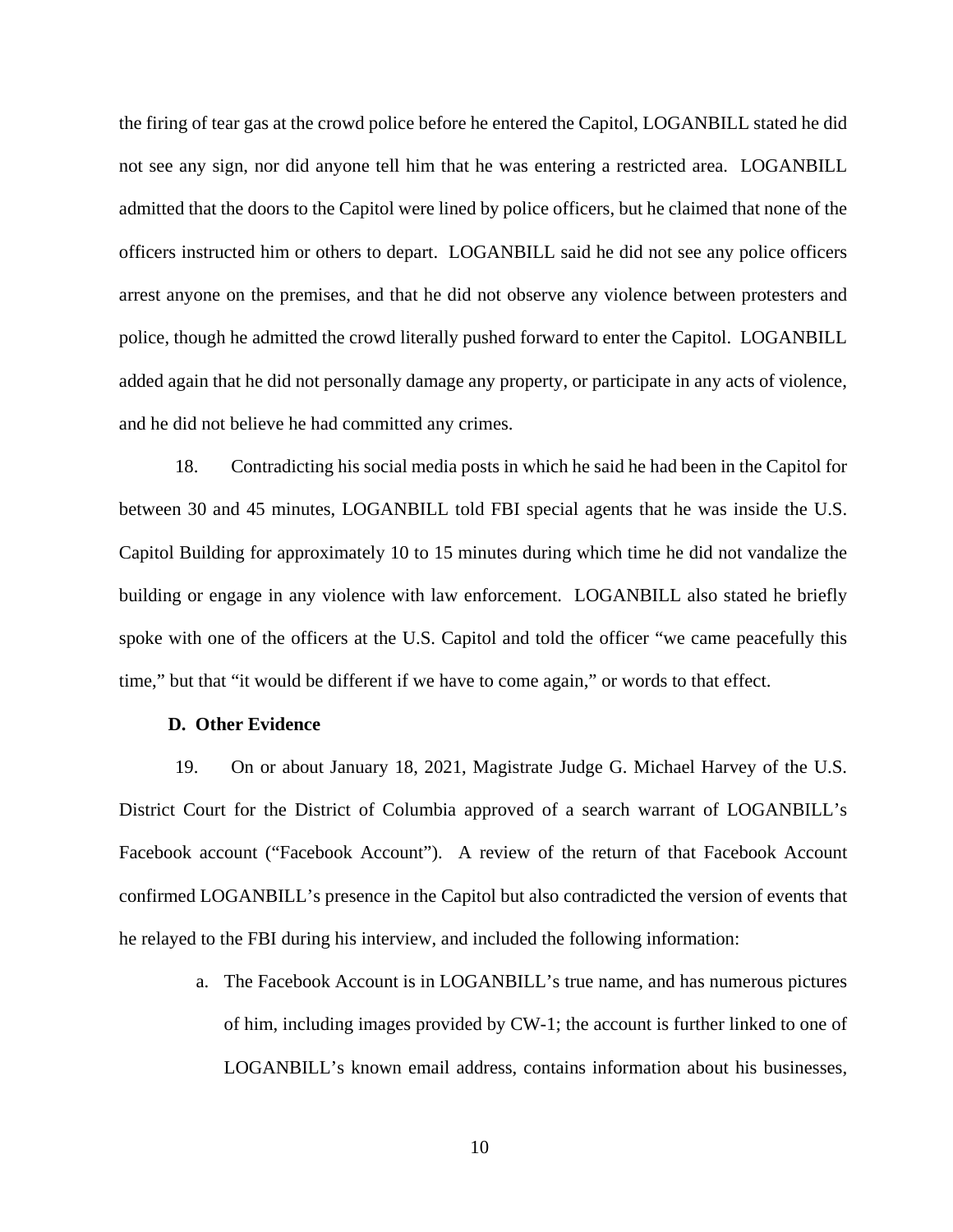and identifies as being from the town as LOGANBILL. Thus your affiant believes the Facebook Account is owned and controlled by LOGANBILL.

- b. The Facebook account contained also numerous statements and comments by LOGANBILL to others about his participation in and planning to travel to Washington, D.C. for the "Stop the Steal" rally on January 6, 2021. The account contains an image of a road map plotting a path from his location in Missouri to Washington, D.C.
- c. LOGANBILL's motivation appears in several discussions from the Facebook Account prior to January 6, 2021, in which LOGANBILL made numerous statements evidencing his opinion that the 2020 Presidential Election had been stolen, and that he wanted to do something about it. For example, on January 4, 2021, LOGANBILL commented, "President Trump has been right on just about everything he said. . . . So when he says the election was rigged I'll bet my life on him being right . . . 74 million strong sir, we got your back" (ellipses in original). On January 2, 2021, LOGANBILL posted another comment, "Thinking about heading to DC for the Stop the Steal rally." LOGANBILL also indicated a desire to use violence prior to January 6, 2021. For example, on December 19, 2020, LOGANBILL commented "*They haven't seen a riot, til our side gets started*" (emphasis added.) On December 16, 2020, LOGANBILL sent Facebook comments directed to two members of the U.S. Senate, telling them that:

We have witnessed the destruction of the very fiber of our freedom, the election process. Well over half of the American people no longer accept that we can have a fair election. We have also watched the complacency of our judicial system in action. If you do not possess the courage to fight against the evil that is destroying our once great nation so be it. . . . The American people are becoming desperate for truth and morality. Politicians who don't represent that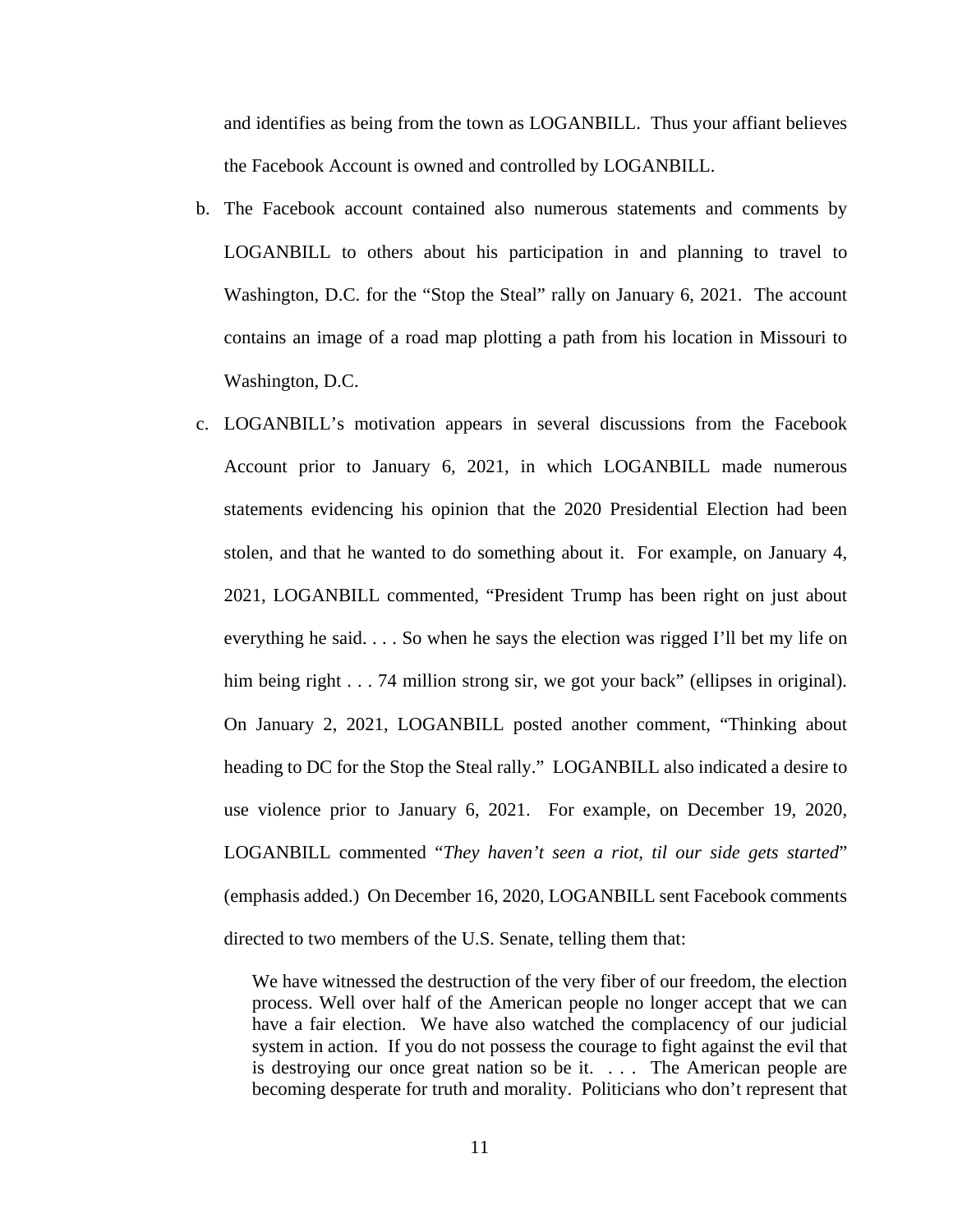and act for the hearts of the true Americans will be held accountable. Complacency is not an option.

d. LOGANBILL's posted additional comments on his Facebook Account about his activities while he was at the Capitol on January 6, 2021, and afterward. On January 6, 2021, LOGANBILL commented in response to a question in a post about whether he got into the U.S. Capitol, at approximately 4:56 pm EST, "Everything was fine all the way to the Capitol, we were near the front. I didn't see any push against the police line until after 8-10 tear gas canisters were fired into the crowed. *Then we pushed forward and broke the line into the Capitol.* Inside the Capitol was confrontational, but no Patriots hit any police that I was, they sprayed us down several times" (emphasis added). In another post on January 6, 2021, at approximately 8:00 PM EST, LOGANBILL replied to a comment on his page and stated, "*Shoving is not violence*, I have no idea what fading is (in this context). There was several antifa/blew who did – they ever claimed it. They also probably did the stabbing, The shooting was the police, we were close by when it happened having a discussion with the police heard it all over his radio. Were you there? Was whoever's reporting it there? No, there was no press anywhere inside the Capitol at that time" (emphasis added). On January 8, 2021, LOGANBILL responded to a comment on his Facebook Account in an apparent justification for his actions: "when there are 2, maybe 3, 'levels' of who the law apply's to  $-$  if at all. When the SCOTUS refuses to even hear grievances between states (their most basic job), when states don't follow their own Constitutions and allow un-elected bureaucrats to write sweeping edicts that effects peoples basic rights. Yes, yes, they no longer matter."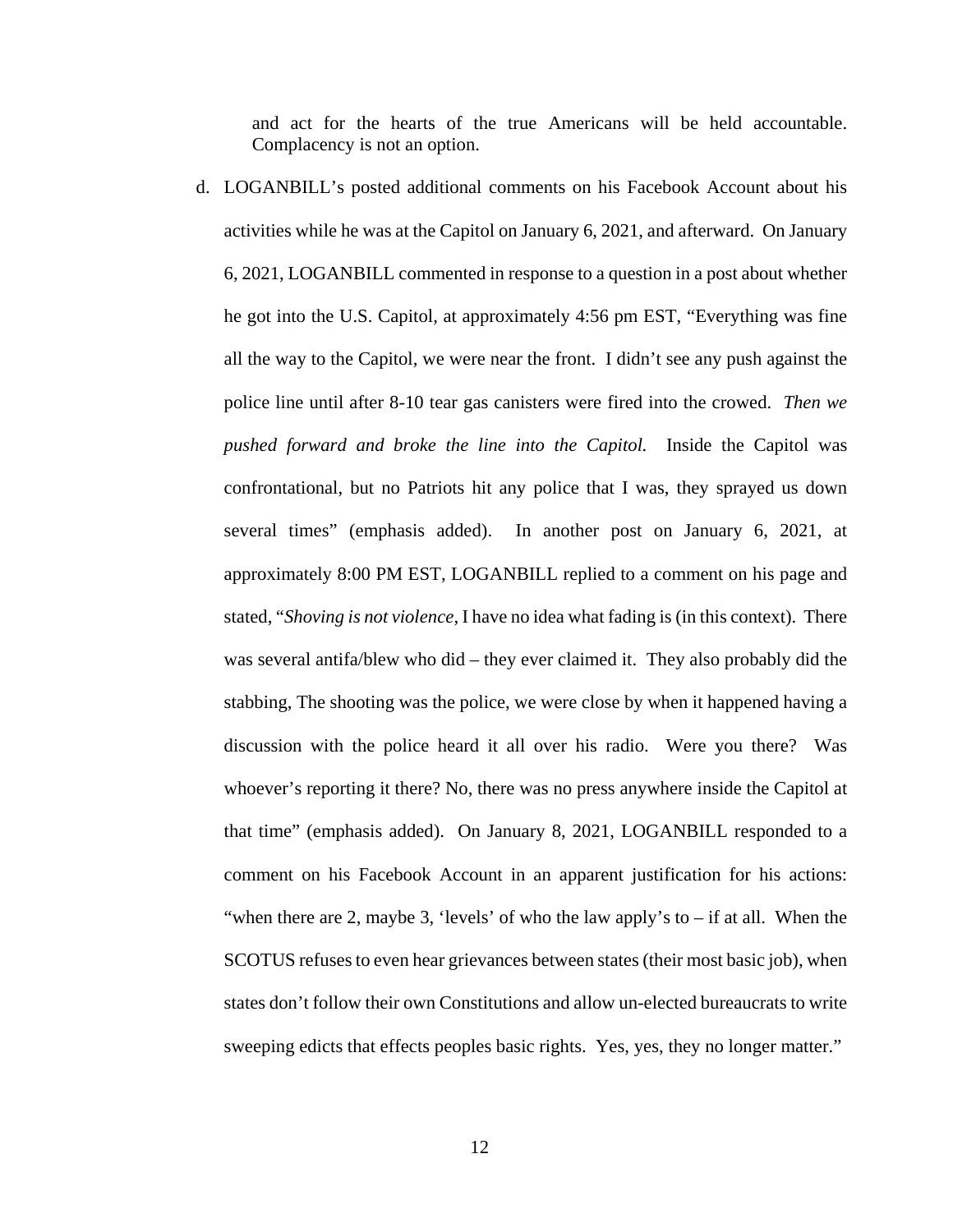- e. After widespread press accounts depicting the violence at the Capitol, on January 7, 2021, LOGANBILL made the following comment on his Facebook Account, "WHY were they lying on the floor? None of the Patriots had guns, if they would have had anything, it would have been a striking weapon –wouldn't you want to be on your feet and MOBILE ? ? $\square \square \triangle$  I'm just a dumb "terrorist" I guess." Your affiant understands that LOGANBILL's reference to persons lying on the floor was referring to members of Congress who were sheltering in place during the riot. On that same day, LOGANBILL further commented on his Facebook Account, "The 'widespread destruction' is total BS, there were a few , most likely antifa, that busted some windows, *the rest were there to show that "we" could take what we wanted peacefully. And we did,* afterwards we also walked out peacefully. Some cops just a bit belligerent and they got less cooperation, but no punches thrown or fighting of any kind that I saw" (emphasis added.) On January 7, 2021, LOGANBILL also commented on his Facebook account, "They saw how easy we took the Capitolunarmed and peacefully, next time . . . ."
- f. On January 8, 2021, LOGANBILL sent a message to another Facebook user from the Facebook Account and stated, "I was in there for 30-45 minutes, the confrontations were verbal only, and in every instance but 1 - the entrance to the house chamber- the LEO, either stepped aside, or backed up, letting us in. Granted it's a huge building, but the only damage I saw was a LEO busted a window with his asp, while closing a door." On the same date he commented on his Facebook Account, "Other than the senate chamber, the officers stepped aside and let everyone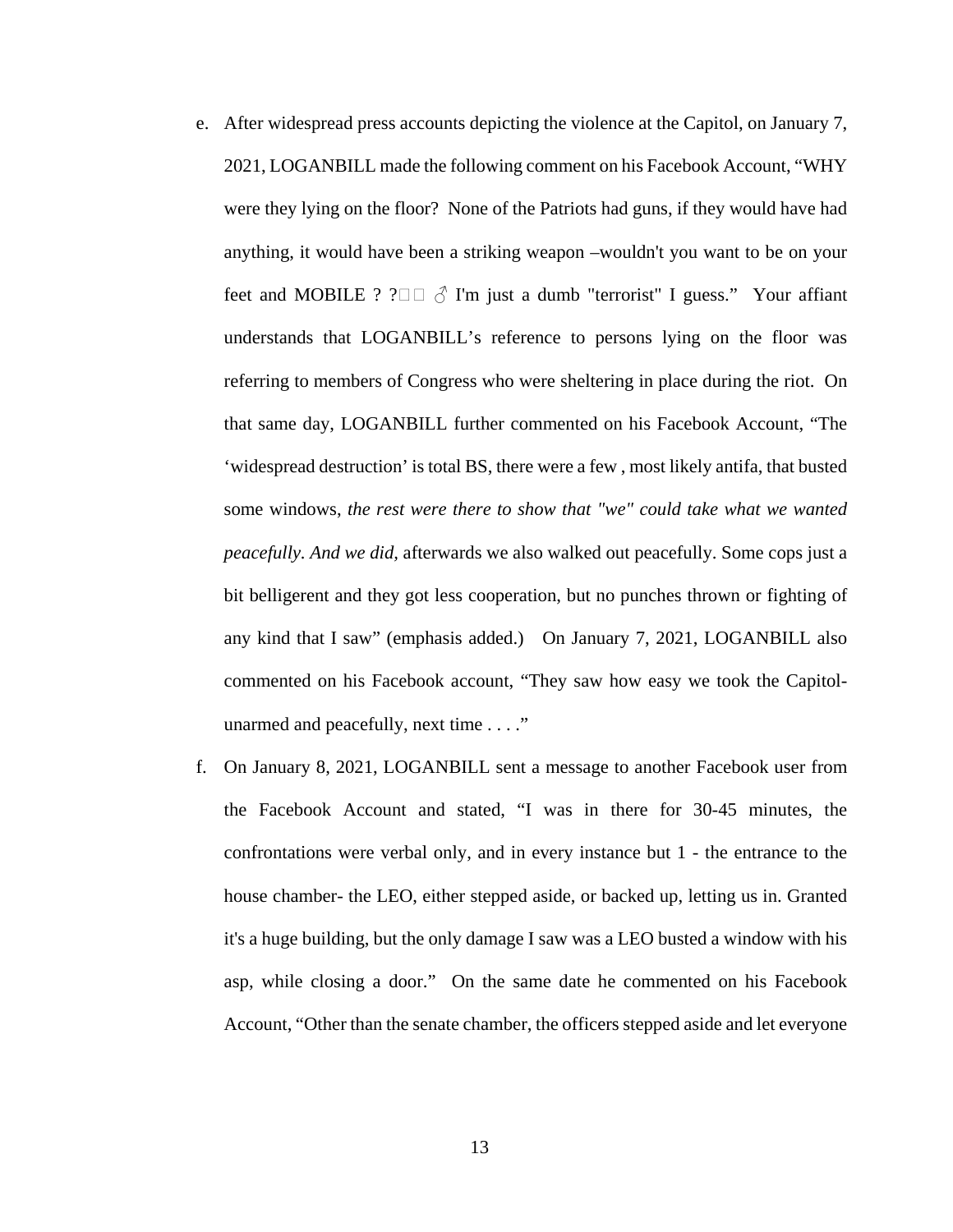in. Even then, there were already many inside the chamber, I don't know where they gained access from."

- g. In another comment on the Facebook Account, on January 15, 2021, in response to a Facebook user who criticized LOGANBILL's role in the riot, LOGANBILL stated, "And even by your admission the Patriots were not armed. Surprising what a few Real men (and some old ladies) can do without burning one building, without looting one store, with nearly zero damage (that was your side) to the Capitol. You soy boys<sup>6</sup> could take note." On January 16, 2021, LOGANBILL further commented on the Facebook Account, "There was very little damage done, (again the BLM/antifa agitators) the cops stepped aside and let everyone in, there was no looting, and the vast majority left peacefully when asked, just as they did coming in," and "Didn't see any violence whatsoever, there were some suspiciously dressed individuals, and some who were grabbed and pushed out by patriots, actually one of my buddies sent 2 soy boys away."
- h. On January 6, 2021, LOGANBILL also posted numerous photographs and video from the Capitol. These images included material provided by CW-2 (Images 3 and 4). Other photographs recovered from the Facebook Account include:

<sup>&</sup>lt;sup>6</sup> Your affiant understands the term "soy boy" to be a derogatory term used by certain people to denigrate individuals they perceive as lacking masculine characteristics (because they drink soy milk instead of cow milk).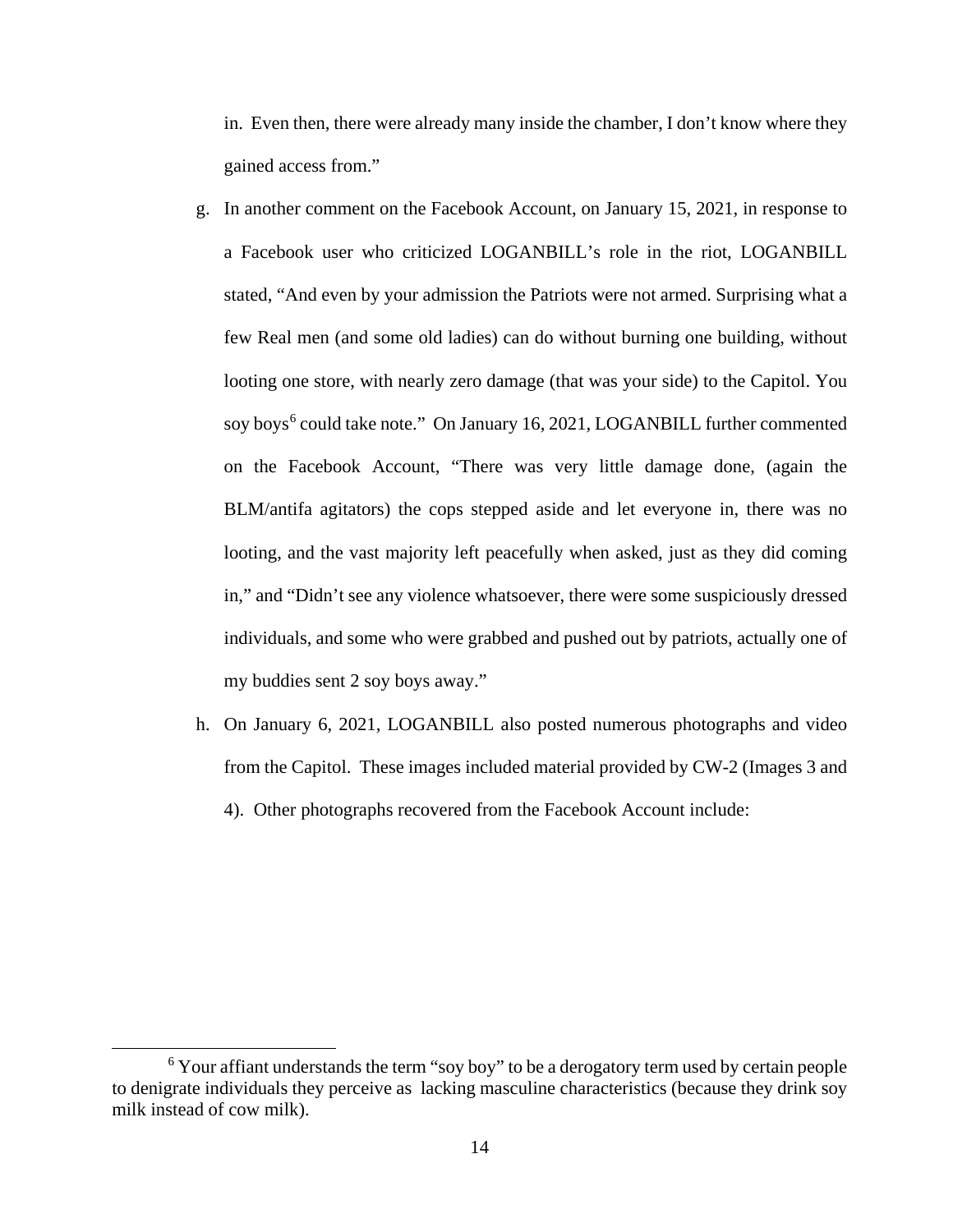



Your affiant believes that Image (5) appears to be a photograph of LOGANBILL unmasked outside the U.S. Capitol, and that Image (6) depicts LOGANBILL wearing a gas mask inside the U.S. Capitol and outside Capitol building.

20. Your affiant has also reviewed body worn camera footage from officers inside the U.S. Capitol and surveillance video inside the U.S. Capitol on January 6, 2021. Your affiant has located footage of law enforcement officers inside the U.S. Capitol Rotunda showing LOGANBILL and other persons being directed to leave the U.S. Capitol area. Still images from the video can be seen in Images (7) and (8).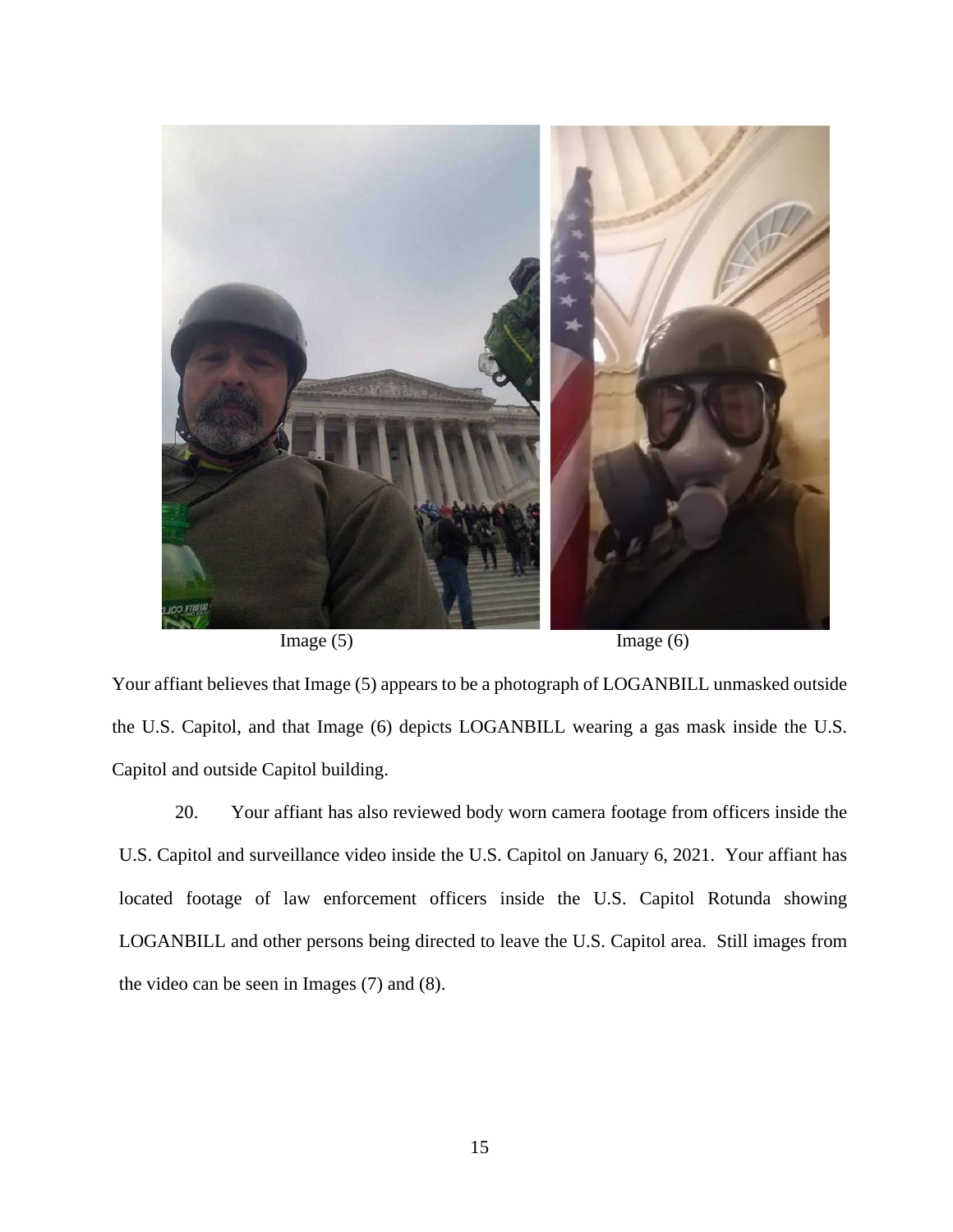

Image (7)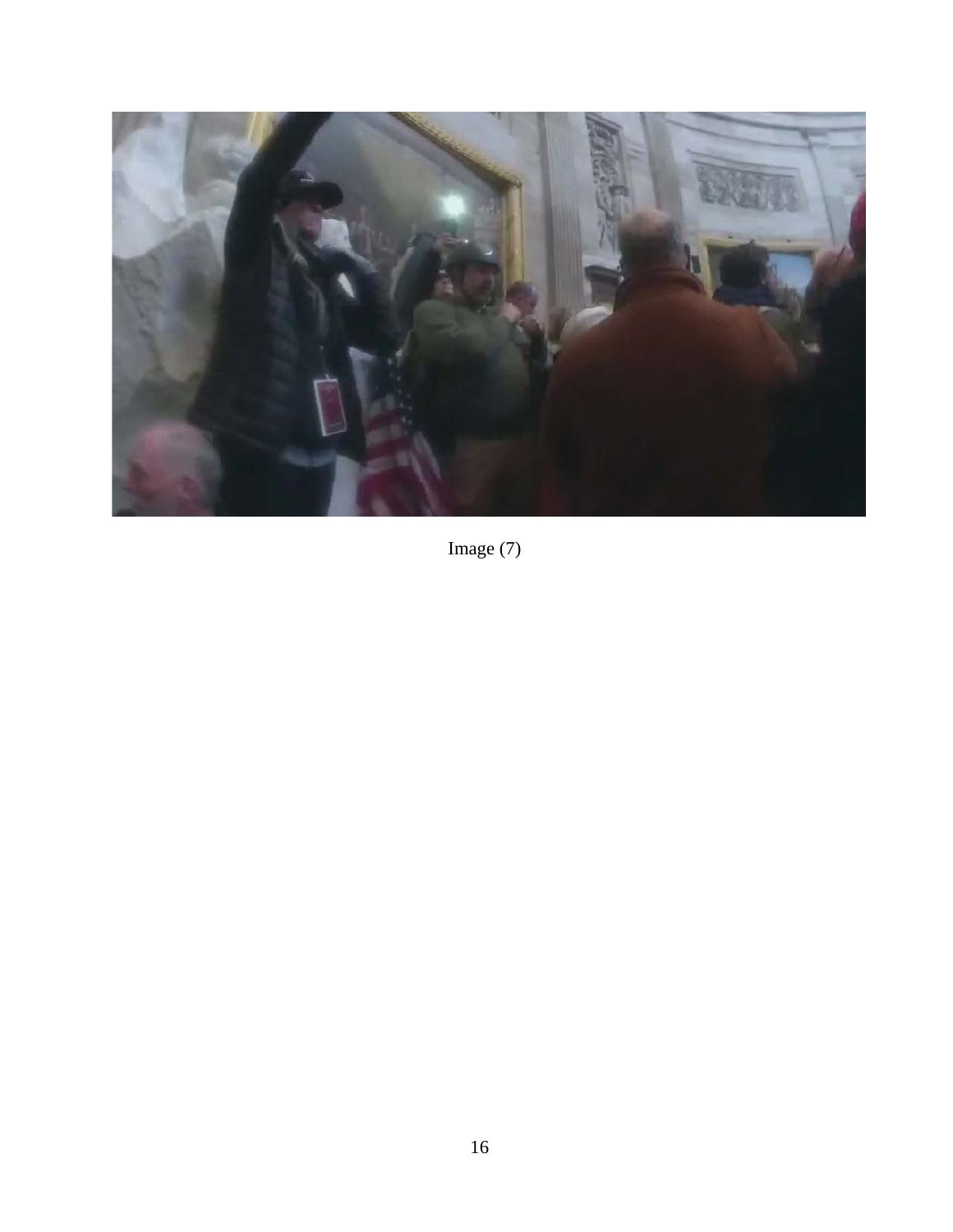

(Image 8)

In one instance depicted on the video, law enforcement officers are moving inside the U.S. Capitol Building, in the Rotunda area, and are actively directing rioters to leave the area. During that effort, one uniformed law enforcement officer personally directed LOGANBILL, "You gotta go." During this encounter other protestors next to LOGANBILL are yelling and cursing at police for making them leave. Even though there are other people leaving the area through one of the entry ways, LOGANBILL responded to the officer "They won't let us go that way," and he did not leave the area until he is physically pushed on the arm by one of the officers, after which time he left the Rotunda area.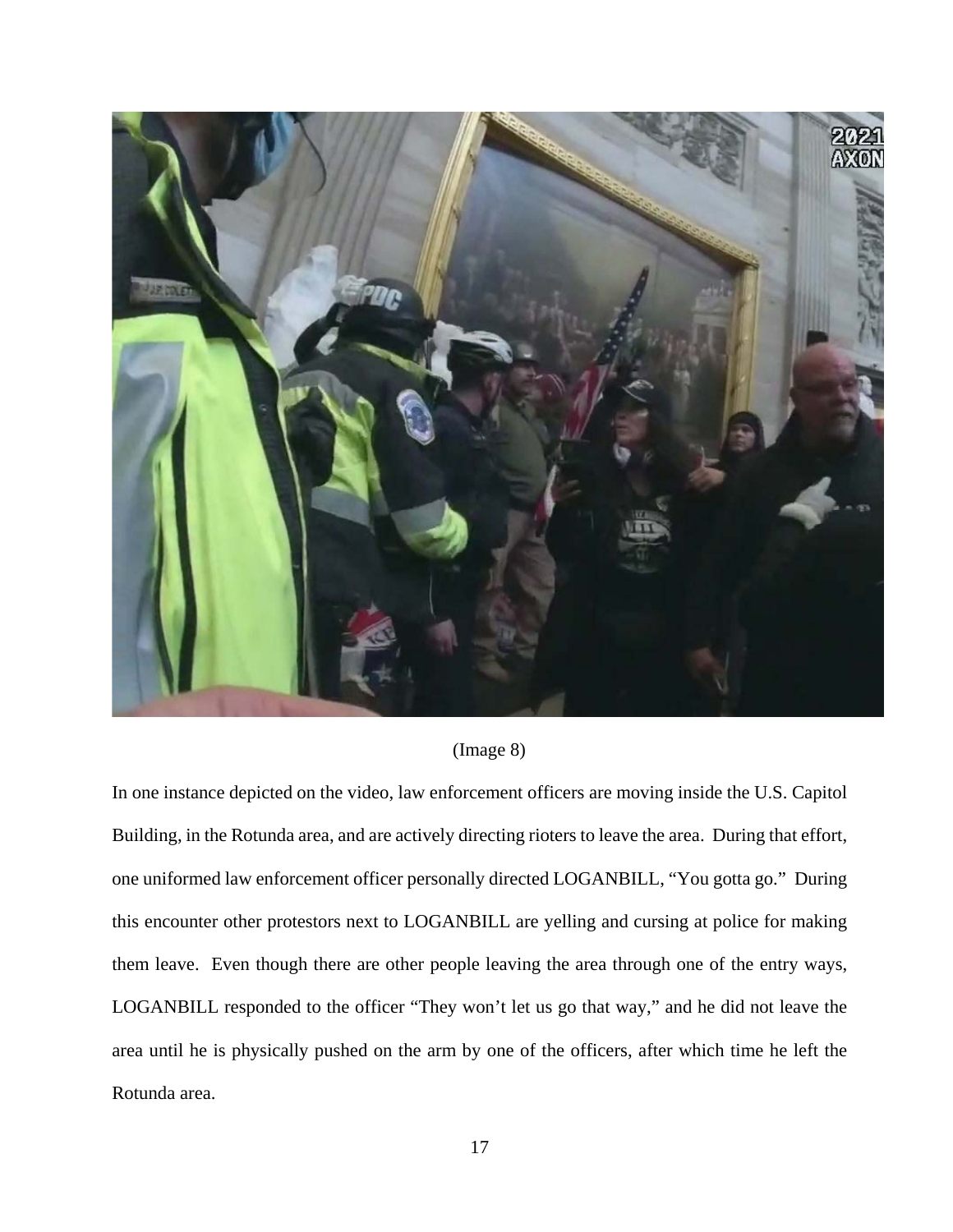#### **CONCLUSION**

21. Based on the foregoing, your affiant believes there is probably cause to believe that on or about January 6, 2021, LOGANBILL, as a principal and an aider and abettor, violated several criminal statutes.

22. First, your affiant submits there is probable cause to believe that LOGANBILL violated 18 U.S.C. § 1512(c)(2), which makes it a crime to obstruct, influence, or impede any official proceeding, or attempt to do so. Under 18 U.S.C. § 1515, congressional proceedings are official proceedings, and the counting of the electoral votes was such a proceeding.

23. Second, your affiant submits that there is probable cause to believe violated 18 U.S.C. § 1752(a)(1) and (2), which makes it a crime to (1) knowingly enter or remain in any restricted building or grounds without lawful authority to do; and (2) knowingly, and with intent to impede or disrupt the orderly conduct of Government business or official functions, engage in disorderly or disruptive conduct in, or within such proximity to, any restricted building or grounds when, or so that, such conduct, in fact, impedes or disrupts the orderly conduct of Government business or official functions.

24. Finally, your affiant submits there is also probable cause to believe that LOGANBILL violated 40 U.S.C. § 5104(e)(2), which makes it a crime to willfully and knowingly (D) utter loud, threatening, or abusive language, or engage in disorderly or disruptive conduct, at any place in the Grounds or in any of the Capitol Buildings with the intent to impede, disrupt, or disturb the orderly conduct of a session of Congress or either House of Congress, or the orderly conduct in that building of a hearing before, or any deliberations of, a committee of Congress or either House of Congress; and (G) parade, demonstrate, or picket in any of the Capitol Buildings.